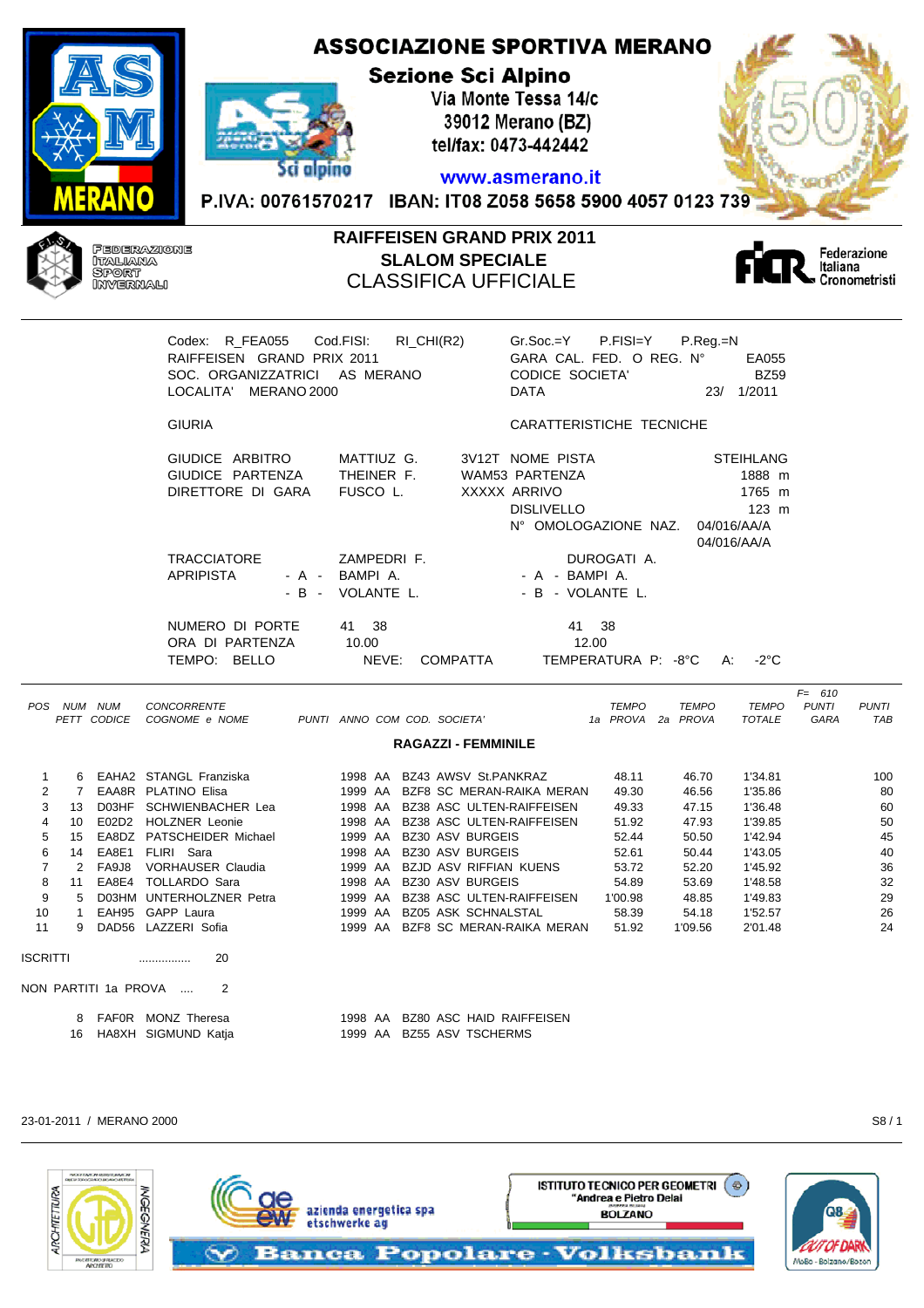| POS NUM NUM           | <b>CONCORRENTE</b>         |                              |  |                                                              | <b>TEMPO</b>      | <b>TEMPO</b> | <b>TEMPO</b>  | $F = 610$<br><b>PUNTI</b> | <b>PUNTI</b> |
|-----------------------|----------------------------|------------------------------|--|--------------------------------------------------------------|-------------------|--------------|---------------|---------------------------|--------------|
|                       | PETT CODICE COGNOME e NOME | PUNTI ANNO COM COD. SOCIETA' |  |                                                              | 1a PROVA 2a PROVA |              | <b>TOTALE</b> | GARA                      | TAB          |
| NON ARRIVATI 1a PROVA | $\overline{\phantom{1}}$   |                              |  |                                                              |                   |              |               |                           |              |
|                       | 4 DA2XM KLOTZ Melanie      |                              |  | 1998 AA BZ17 ASV PRAD RAIFFE                                 |                   |              |               |                           |              |
| SQUALIFICATI 1a PROVA | $\overline{\phantom{1}}$   |                              |  |                                                              |                   |              |               |                           |              |
|                       | 20 LAHN2 SCHEIBE Lena      |                              |  | 1999 AA BZ59 AS MERANO                                       |                   |              |               |                           |              |
| NON PARTITI 2a PROVA  | $\Omega$                   |                              |  |                                                              |                   |              |               |                           |              |
| NON ARRIVATI 2a PROVA | $\Omega$                   |                              |  |                                                              |                   |              |               |                           |              |
| SQUALIFICATI 2a PROVA | 5                          |                              |  |                                                              |                   |              |               |                           |              |
|                       |                            |                              |  | 3 HAPAX BREITENBERGER Lisa 1999 AA BZ38 ASC ULTEN-RAIFFEISEN |                   |              |               |                           |              |
| $12 \overline{ }$     | HAH86 SCHWIENBACHER Teres  |                              |  | 1999 AA BZ38 ASC ULTEN-RAIFFEISEN                            |                   |              |               |                           |              |
| 17                    | EAM8K HILLEBRAND Vera      |                              |  | 1998 AA BZ78 ASV VIGILJOCH                                   |                   |              |               |                           |              |
| 18                    | HA8X8 GRUBER Daniela       |                              |  | 1998 AA BZ55 ASV TSCHERMS                                    |                   |              |               |                           |              |
| 19                    | DAMN5 STOCKER Vivien       |                              |  | 1999 AA BZ17 ASV PRAD RAIFFE                                 |                   |              |               |                           |              |
|                       |                            |                              |  |                                                              |                   |              |               |                           |              |

WWW.CRONOMERANO.IT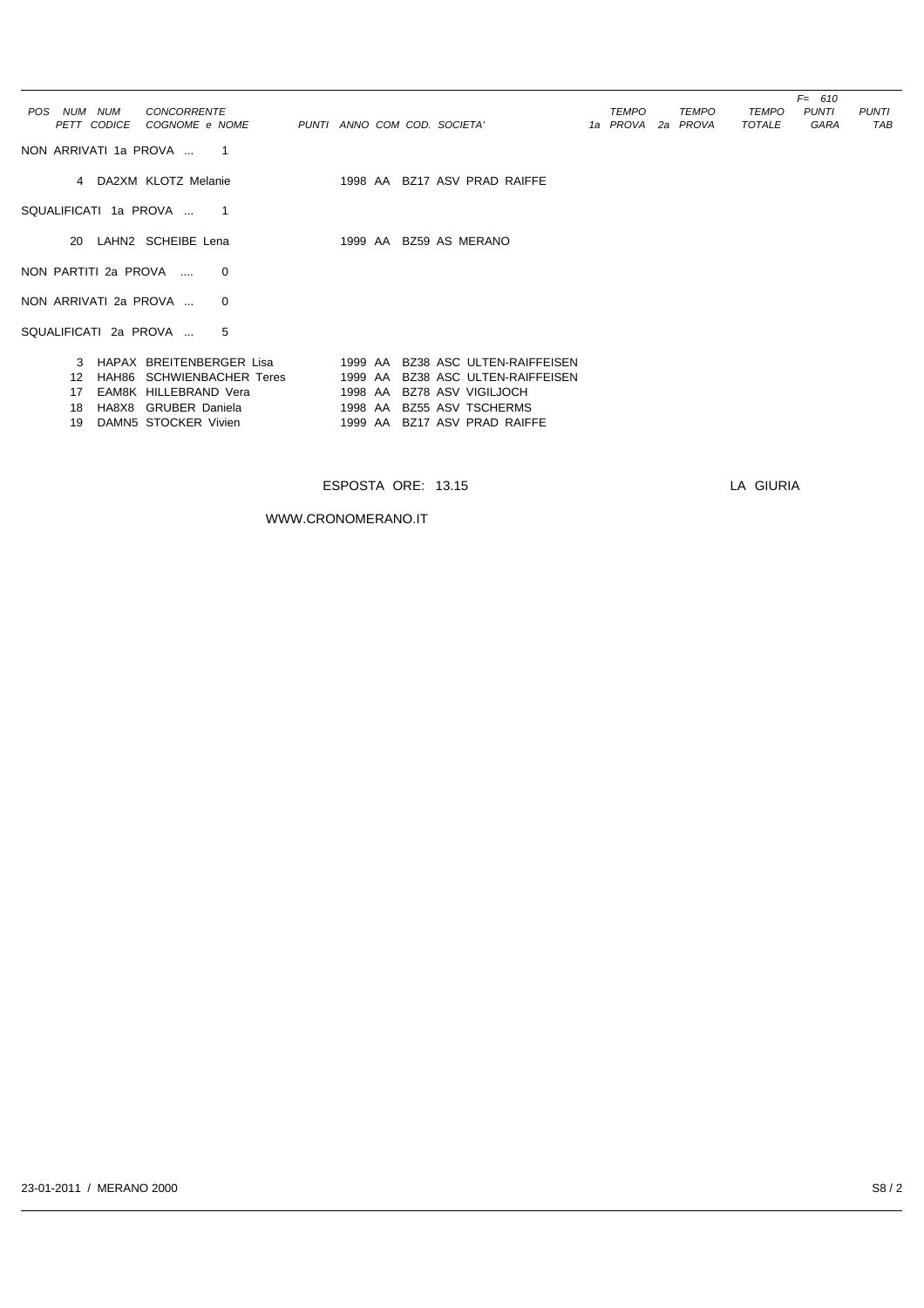### **ASSOCIAZIONE SPORTIVA MERANO Sezione Sci Alpino** Via Monte Tessa 14/c 39012 Merano (BZ) tel/fax: 0473-442442 Sci alpino

### www.asmerano.it

P.IVA: 00761570217 IBAN: IT08 Z058 5658 5900 4057 0123 739



### **RAIFFEISEN GRAND PRIX 2011 SLALOM SPECIALE** CLASSIFICA UFFICIALE



|   |    |                            | RAIFFEISEN GRAND PRIX 2011<br>SOC. ORGANIZZATRICI AS MERANO<br>LOCALITA' MERANO 2000 | Codex: R_MEA055 Cod.FISI: RI_CHI(R2)                      | $Gr.Soc.=Y$ P.FISI=Y P.Reg.=N<br>GARA CAL. FED. O REG. N°<br><b>CODICE SOCIETA'</b><br>DATA     | EA055<br><b>BZ59</b><br>23/ 1/2011                                                    |                                                          |
|---|----|----------------------------|--------------------------------------------------------------------------------------|-----------------------------------------------------------|-------------------------------------------------------------------------------------------------|---------------------------------------------------------------------------------------|----------------------------------------------------------|
|   |    |                            | <b>GIURIA</b>                                                                        |                                                           | CARATTERISTICHE TECNICHE                                                                        |                                                                                       |                                                          |
|   |    |                            | GIUDICE ARBITRO<br>GIUDICE PARTENZA<br>DIRETTORE DI GARA                             | MATTIUZ G.<br>THEINER F.<br>FUSCO L.                      | 3V12T NOME PISTA<br>WAM53 PARTENZA<br>XXXXX ARRIVO<br><b>DISLIVELLO</b><br>N° OMOLOGAZIONE NAZ. | <b>STEIHLANG</b><br>1888 m<br>1765 m<br>$123 \text{ m}$<br>04/016/AA/A<br>04/016/AA/A |                                                          |
|   |    |                            | <b>TRACCIATORE</b><br>APRIPISTA                                                      | ZAMPEDRI F.<br>- A - BAMPIA.<br>- B - VOLANTE L.          | DUROGATI A.<br>- A - BAMPIA.<br>- B - VOLANTE L.                                                |                                                                                       |                                                          |
|   |    |                            | NUMERO DI PORTE<br>ORA DI PARTENZA<br>TEMPO: BELLO                                   | 41 38<br>10.00<br>NEVE: COMPATTA                          | 41 38<br>12.00<br>TEMPERATURA P: -8°C A: -2°C                                                   |                                                                                       |                                                          |
|   |    | POS NUM NUM<br>PETT CODICE | <b>CONCORRENTE</b><br>COGNOME e NOME                                                 | PUNTI ANNO COM COD. SOCIETA'<br><b>RAGAZZI - MASCHILE</b> | <b>TEMPO</b><br>1a PROVA 2a PROVA                                                               | TEMPO<br><b>TEMPO</b><br><b>TOTALE</b>                                                | $F = 610$<br><b>PUNTI</b><br><b>PUNTI</b><br>GARA<br>TAB |
|   |    |                            |                                                                                      |                                                           |                                                                                                 |                                                                                       |                                                          |
| 1 | 31 |                            | FA54H STARK Olaf                                                                     | 1999 AA BZ17 ASV PRAD RAIFFE                              | 46.23                                                                                           | 1'31.25<br>45.02                                                                      | 100                                                      |
| 2 | 23 |                            | DACHV TRIBUS Maximilian                                                              | 1998 AA BZF8 SC MERAN-RAIKA MERAN                         | 47.27                                                                                           | 1'31.67<br>44.40                                                                      | 80                                                       |
| 3 | 25 |                            | DADAP STAFFLER Juri                                                                  | 1999 AA BZF8 SC MERAN-RAIKA MERAN                         | 48.13                                                                                           | 47.06<br>1'35.19                                                                      | 60                                                       |
| 4 | 33 |                            | DA2XW KAHLERT Leonard                                                                | 1999 AA BZ17 ASV PRAD RAIFFE                              | 48.48                                                                                           | 1'35.92<br>47.44                                                                      | 50                                                       |
| 5 | 21 |                            | DAJYC TENDI CAPOBIANCHI A                                                            | 1998 AA BZ17 ASV PRAD RAIFFE                              | 49.44                                                                                           | 1'37.36<br>47.92                                                                      | 45                                                       |

6 34 FA0D0 STARK Alexander 1998 AA BZJJ ATZV VINSCHGAU 50.52 47.95 1'38.47 40 7 59 HAMEY KUPPELWIESER Martin 1999 AA BZ04 ASC IFINGER 49.78 48.71 1'38.49 36

9 39 DADAM CAREGNATO Marco 1999 AA BZF8 SC MERAN-RAIKA MERAN 50.60 48.94 1'39.54 29

11 52 FAP6Y STRIMMER Julian 1998 AA BZ17 ASV PRAD RAIFFE 52.02 148.57 1'40.59 1999 24<br>12 22 FA9HX SCHWABL Stefan 1999 AA BZJD ASV RIFFIAN KUENS 51.95 199.16 1'41.11

13 29 FAEA8 LOCHMANN Simon 1999 AA BZ78 ASV VIGILJOCH 52.15 49.90 1'42.05 20 14 38 DAMN1 MARSEILER Johannes 1999 AA BZ17 ASV PRAD RAIFFE 52.35 49.71 1'42.06 18 15 35 EALDV SATTO Daniel 1999 AA BZ05 ASK SCHNALSTAL 51.61 50.75 1'42.36 16 16 60 EAAAY PLATZER Jonas 1999 AA BZF8 SC MERAN-RAIKA MERAN 52.99 50.03 1'43.02 15 17 46 FA9HR PINEIDER Hannes 1999 AA BZJD ASV RIFFIAN KUENS 54.61 50.09 1'44.70 14 18 45 HA14K GANNER Sebastian 1999 AA BZF8 SC MERAN-RAIKA MERAN 55.12 51.11 1'46.23 13 19 36 E02D4 SCHWIENBACHER Simon 1998 AA BZ38 ASC ULTEN-RAIFFEISEN 54.02 52.65 1'46.67 12 20 50 DAW26 KOFLER Achim 1998 AA BZ72 ASC PASSEIER 54.24 52.49 1'46.73 11 21 43 EAM8F RAICH David 1999 AA BZ78 ASV VIGILJOCH 54.44 52.37 1'46.81 10 22 48 EAM8P MARGESIN Niklas 1998 AA BZ78 ASV VIGILJOCH 57.83 49.50 1'47.33 9

8 30 CA960 THEINER Marc 1998 AA BZJJ ATZV VINSCHGAU 48.42 50.57 1'38.99

10 54 HAMEZ ALBER Paul 1998 AA BZ04 ASC IFINGER 52.05 48.36 1'40.41 26

12 22 FA9HX SCHWABL Stefan 1999 AA BZJD ASV RIFFIAN KUENS



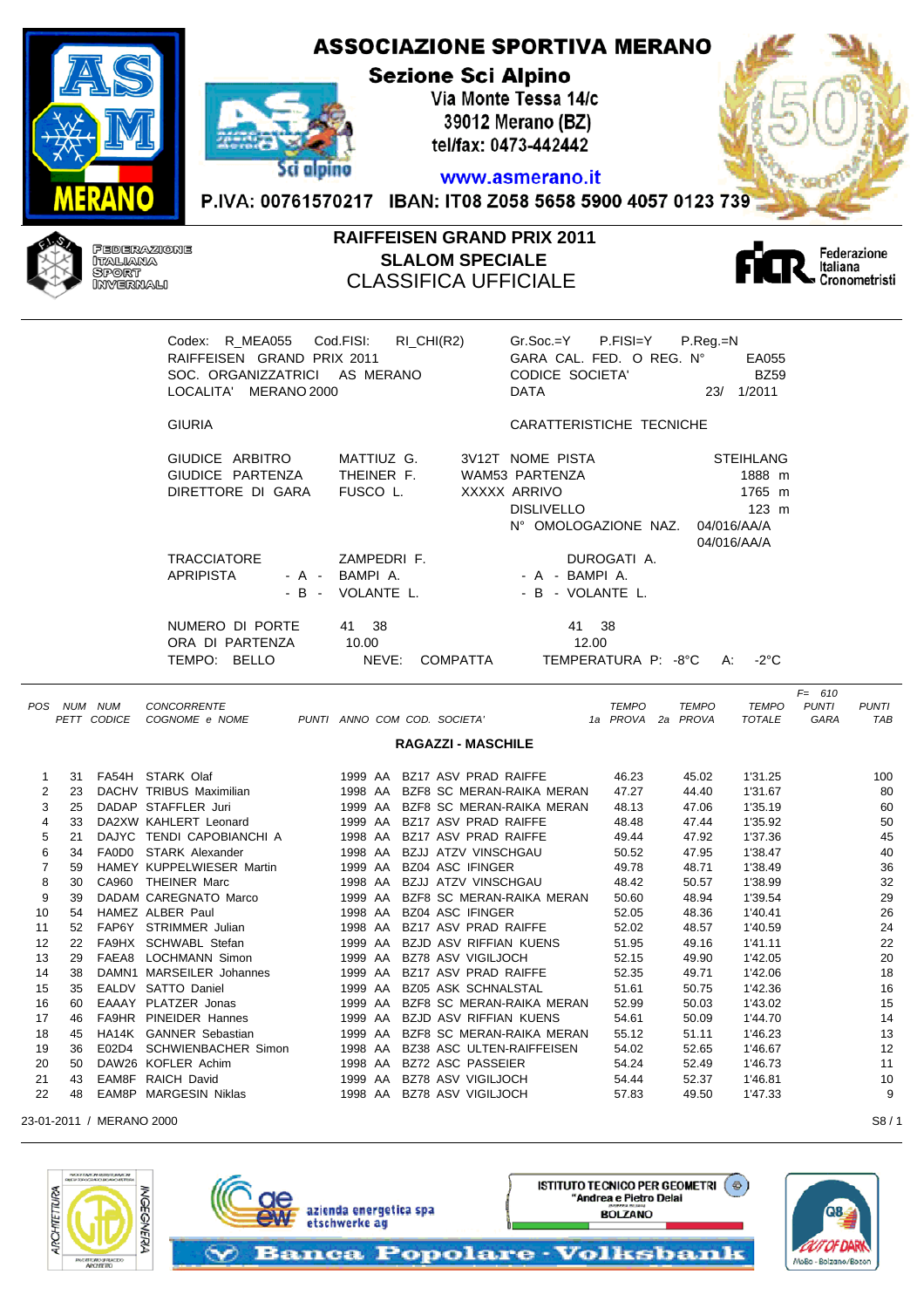|                 |             |             |                                   |                              |                                                        |                   |              |               | $F = 610$    |                |
|-----------------|-------------|-------------|-----------------------------------|------------------------------|--------------------------------------------------------|-------------------|--------------|---------------|--------------|----------------|
|                 | POS NUM NUM |             | <b>CONCORRENTE</b>                |                              |                                                        | <b>TEMPO</b>      | <b>TEMPO</b> | TEMPO         | <b>PUNTI</b> | <b>PUNTI</b>   |
|                 |             | PETT CODICE | COGNOME e NOME                    | PUNTI ANNO COM COD. SOCIETA' |                                                        | 1a PROVA 2a PROVA |              | <b>TOTALE</b> | GARA         | TAB            |
| 23              | 49          | FA9J0       | <b>OBERTEGGER Lukas</b>           |                              | 1999 AA BZJD ASV RIFFIAN KUENS                         | 56.05             | 51.32        | 1'47.37       |              | 8              |
|                 | 55          |             | LA15N FELDERER Jonas              |                              | 1999 AA BZJD ASV RIFFIAN KUENS                         |                   |              |               |              |                |
| 24              |             |             |                                   |                              |                                                        | 54.57             | 53.39        | 1'47.96       |              | 7              |
| 25              |             |             | 42 LATTK NERVO Nicolas            |                              | 1999 AA BZJD ASV RIFFIAN KUENS                         | 56.07             | 54.19        | 1'50.26       |              | 6              |
| 26              |             |             | 57 HA8XK FREI Felix               |                              | 1999 AA BZ55 ASV TSCHERMS                              | 57.26             | 53.17        | 1'50.43       |              | 5              |
| 27              | 51          |             | FANFR FEDERSPIEL Manuel           |                              | 1999 AA BZ29 ASC RESCHEN                               | 59.62             | 52.62        | 1'52.24       |              | 4              |
| 28              |             |             | 47 FA6N9 HOFER Alex               |                              | 1999 AA BZ17 ASV PRAD RAIFFE                           | 58.79             | 56.33        | 1'55.12       |              | 3              |
| 29              | 41          |             | FA9HM DONA' Fabian                |                              | 1998 AA BZJD ASV RIFFIAN KUENS                         | 1'05.50           | 50.29        | 1'55.79       |              | $\overline{2}$ |
| 30              |             |             | 56 LA15R HOLZNER Lukas            |                              | 1999 AA BZJD ASV RIFFIAN KUENS                         | 1'00.26           | 55.88        | 1'56.14       |              | $\mathbf{1}$   |
| 31              | 53          |             | DAMN6 TSCHENETT Thomas            |                              | 1999 AA BZ17 ASV PRAD RAIFFE                           | 58.98             | 57.57        | 1'56.55       |              |                |
| 32              | 58          |             | DAMDM ZISCHG Martin               |                              | 1998 AA BZG8 ASC ORTLER                                | 1'16.01           | 55.28        | 2'11.29       |              |                |
| <b>ISCRITTI</b> |             |             | 40<br>.                           |                              |                                                        |                   |              |               |              |                |
|                 |             |             | NON PARTITI 1a PROVA<br>0         |                              |                                                        |                   |              |               |              |                |
|                 |             |             | NON ARRIVATI 1a PROVA<br>3        |                              |                                                        |                   |              |               |              |                |
|                 |             |             | 26 D03ME FREI Cristian            |                              | 1998 AA BZ43 AWSV St.PANKRAZ                           |                   |              |               |              |                |
|                 |             |             | 32 CAPZH KOENIGSRAINER Chris      |                              | 1998 AA BZ72 ASC PASSEIER                              |                   |              |               |              |                |
|                 |             |             | 40 FA9J2 REITERER Samuel          |                              | 1999 AA BZJD ASV RIFFIAN KUENS                         |                   |              |               |              |                |
|                 |             |             |                                   |                              |                                                        |                   |              |               |              |                |
|                 |             |             | SQUALIFICATI 1a PROVA<br>5        |                              |                                                        |                   |              |               |              |                |
|                 |             |             | 24 A037R UNTERHOLZNER Julian      |                              | 1998 AA BZ38 ASC ULTEN-RAIFFEISEN                      |                   |              |               |              |                |
|                 |             | 27 FA301    | KIEM Lukas                        |                              | 1999 AA BZJJ ATZV VINSCHGAU                            |                   |              |               |              |                |
|                 | 28          |             | EA012 PRANTL Manuel               |                              | 1999 AA BZJJ ATZV VINSCHGAU                            |                   |              |               |              |                |
|                 |             |             |                                   |                              |                                                        |                   |              |               |              |                |
|                 | 37          |             | C04C7 D'ANGELO Samuel             |                              | 1998 AA BZ29 ASC RESCHEN<br>1998 AA BZ78 ASV VIGILJOCH |                   |              |               |              |                |
|                 | 44          |             | FAH9D BERGER Martin               |                              |                                                        |                   |              |               |              |                |
|                 |             |             | NON PARTITI 2a PROVA<br>0         |                              |                                                        |                   |              |               |              |                |
|                 |             |             | NON ARRIVATI 2a PROVA<br>0        |                              |                                                        |                   |              |               |              |                |
|                 |             |             | SQUALIFICATI 2a PROVA<br>$\Omega$ |                              |                                                        |                   |              |               |              |                |

WWW.CRONOMERANO.IT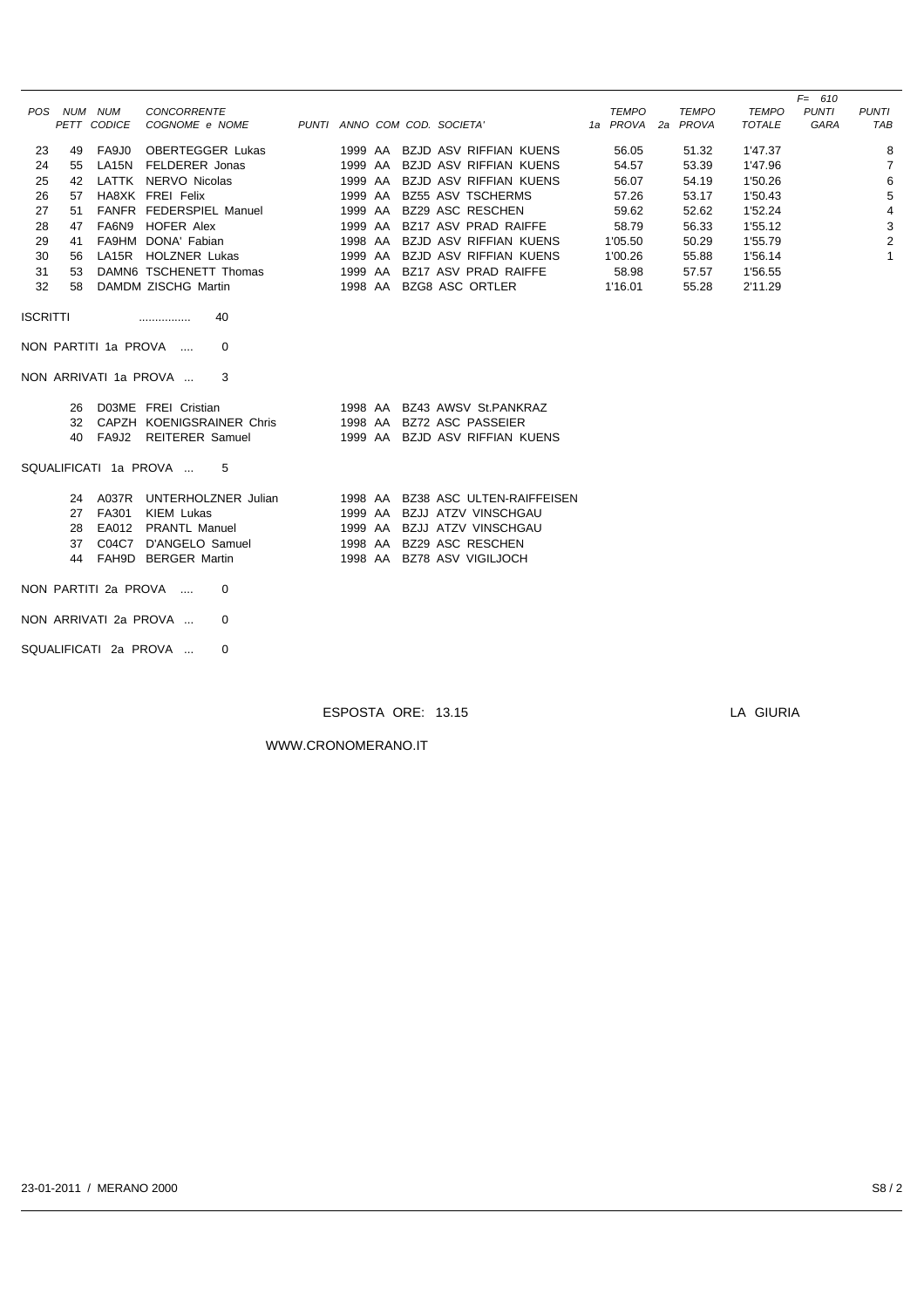#### **ASSOCIAZIONE SPORTIVA MERANO Sezione Sci Alpino** Via Monte Tessa 14/c 39012 Merano (BZ) tel/fax: 0473-442442 Sci alpino www.asmerano.it P.IVA: 00761570217 IBAN: IT08 Z058 5658 5900 4057 0123 739



# **RAIFFEISEN GRAND PRIX 2011 SLALOM SPECIALE** CLASSIFICA UFFICIALE



|             |                |                            | Codex: A_FEA055    Cod.FISI:    RI_CHI(R2)<br>RAIFFEISEN GRAND PRIX 2011<br>SOC. ORGANIZZATRICI AS MERANO<br>LOCALITA' MERANO 2000 |                                                                                          | Gr.Soc.=Y P.FISI=Y P.Reg.=N<br>GARA CAL. FED. O REG. N°<br>CODICE SOCIETA'<br><b>DATA</b>       | EA055<br><b>BZ59</b><br>23/ 1/2011                                            |                                   |                     |
|-------------|----------------|----------------------------|------------------------------------------------------------------------------------------------------------------------------------|------------------------------------------------------------------------------------------|-------------------------------------------------------------------------------------------------|-------------------------------------------------------------------------------|-----------------------------------|---------------------|
|             |                |                            | <b>GIURIA</b>                                                                                                                      |                                                                                          | CARATTERISTICHE TECNICHE                                                                        |                                                                               |                                   |                     |
|             |                |                            | GIUDICE ARBITRO<br>GIUDICE PARTENZA<br>DIRETTORE DI GARA                                                                           | MATTIUZ G.<br>THEINER F.<br>FUSCO L.                                                     | 3V12T NOME PISTA<br>WAM53 PARTENZA<br>XXXXX ARRIVO<br><b>DISLIVELLO</b><br>N° OMOLOGAZIONE NAZ. | <b>STEIHLANG</b><br>1888 m<br>1765 m<br>$123$ m<br>04/016/AA/A<br>04/016/AA/A |                                   |                     |
|             |                |                            | <b>TRACCIATORE</b><br><b>APRIPISTA</b>                                                                                             | ZAMPEDRI F.<br>- A - BAMPIA.<br>- B - VOLANTE L.                                         | DUROGATI A.<br>- A - BAMPIA.<br>- B - VOLANTE L.                                                |                                                                               |                                   |                     |
|             |                |                            | NUMERO DI PORTE<br>ORA DI PARTENZA<br>TEMPO: BELLO                                                                                 | 41 38<br>10.00<br>NEVE:<br>COMPATTA                                                      | 41 38<br>12.00<br>TEMPERATURA P: -8°C A:                                                        | -2°C                                                                          |                                   |                     |
|             |                | POS NUM NUM<br>PETT CODICE | CONCORRENTE<br>COGNOME e NOME                                                                                                      | PUNTI ANNO COM COD. SOCIETA'<br><b>ALLIEVI - FEMMINILE</b>                               | <b>TEMPO</b><br>1a PROVA 2a PROVA                                                               | TEMPO<br>TEMPO<br>TOTALE                                                      | $F = 610$<br><b>PUNTI</b><br>GARA | <b>PUNTI</b><br>TAB |
|             |                |                            |                                                                                                                                    |                                                                                          |                                                                                                 |                                                                               |                                   |                     |
| 1<br>2<br>3 | 70<br>62<br>68 |                            | 80CWM REINSTADLER Mara<br>HAECO FABRI Milou<br>CAEV1 GLIRA Lisamarie                                                               | 1997 AA BZG8 ASC ORTLER<br>1996 AA BZ80 ASC HAID RAIFFEISEN<br>1997 AA BZ72 ASC PASSEIER | 49.44<br>48.60<br>48.02                                                                         | 44.14<br>1'33.58<br>45.00<br>1'33.60<br>46.36<br>1'34.38                      | 0.13                              | 100<br>80<br>60     |
| 4<br>5      | 66             |                            | AAEW0 MARK Jessica<br>67 A02XT FIEG Franziska                                                                                      | 1996 AA BZ80 ASC HAID RAIFFEISEN<br>1997 AA BZF8 SC MERAN-RAIKA MERAN                    | 49.37<br>48.88                                                                                  | 45.37<br>1'34.74<br>47.83<br>1'36.71                                          | 7.56                              | 50<br>45            |

6 64 A00C9 GRUBER Katharina 1997 AA BZ17 ASV PRAD RAIFFE 50.26 48.03 1'38.29 40 7 71 DANMP ALBER Anna 1996 AA BZ29 ASC RESCHEN 51.80 49.31 1'41.11 49.08 36

9 69 EAJC3 STECK Sarah 1997 AA BZ29 ASC RESCHEN 57.11 54.06 1'51.17 29

8 63 90411 PEEJEER Maria 1997 AA BZG8 ASC ORTLER

65 CAX9R SCHWALT Eva 1997 AA BZ17 ASV PRAD RAIFFE

azienda energetica spa

etschwerke au

23-01-2011 / MERANO 2000 S8 / 1

PROGRAMM

ARCHITETTURA

ISCRITTI ................ 11 NON PARTITI 1a PROVA .... 0 NON ARRIVATI 1a PROVA ... 0 SQUALIFICATI 1a PROVA ... 1

NON PARTITI 2a PROVA .... 0

**MGEGNERIA** 

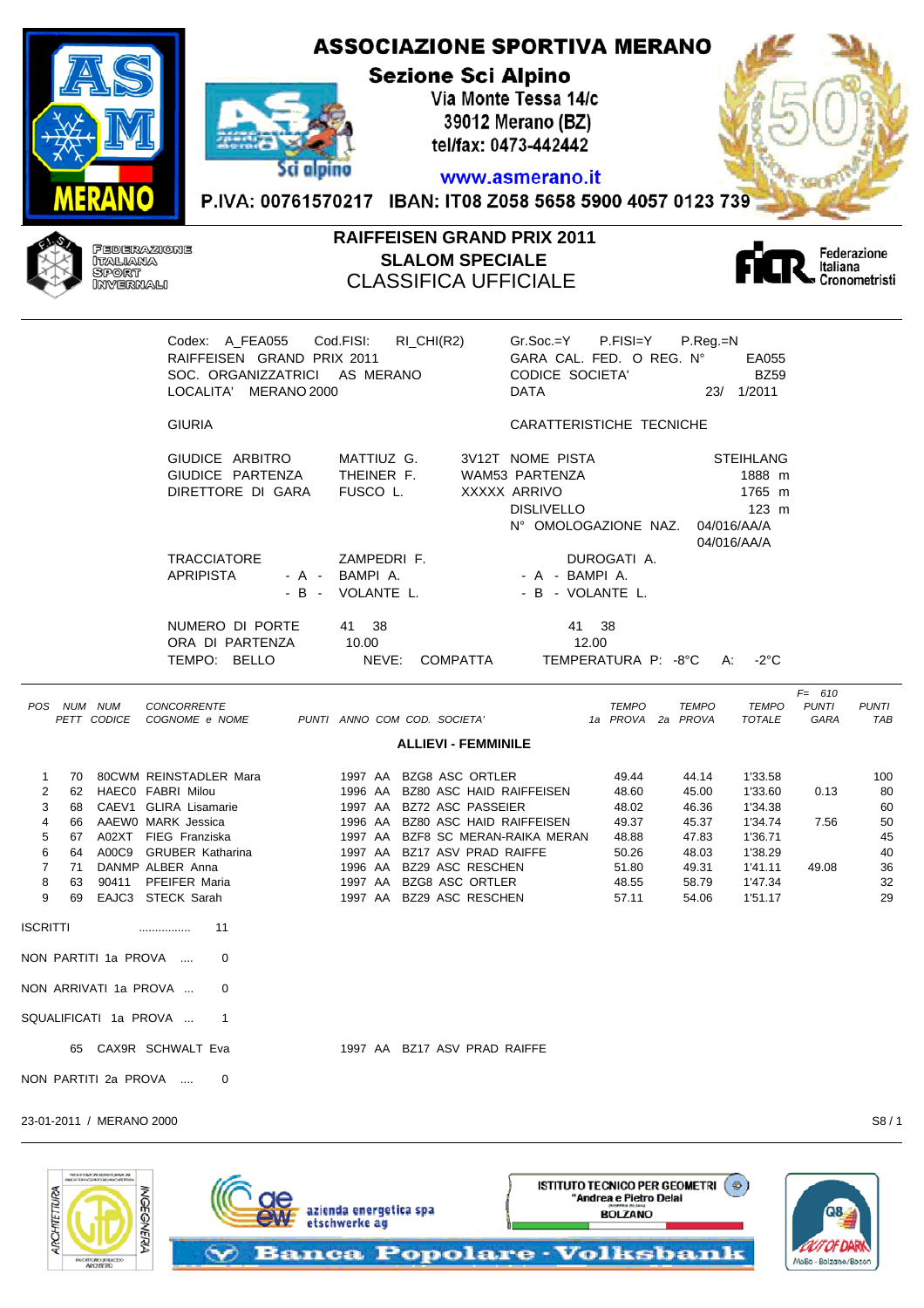|                                                   |                              |                   | $F = 610$                                    |
|---------------------------------------------------|------------------------------|-------------------|----------------------------------------------|
| CONCORRENTE<br>POS<br><b>NUM</b><br>NUM           |                              | TEMPO<br>TEMPO    | <b>PUNTI</b><br><b>TEMPO</b><br><b>PUNTI</b> |
| PETT CODICE<br>COGNOME e NOME                     | PUNTI ANNO COM COD. SOCIETA' | 1a PROVA 2a PROVA | TOTALE<br>GARA<br>TAB                        |
|                                                   |                              |                   |                                              |
| NON ARRIVATI 2a PROVA<br>$\overline{0}$           |                              |                   |                                              |
|                                                   |                              |                   |                                              |
| SQUALIFICATI 2a PROVA<br>$\overline{\phantom{1}}$ |                              |                   |                                              |
|                                                   |                              |                   |                                              |
| 61 CAPYN BRUGGER MARIE Chris                      | 1996 AA BZ78 ASV VIGILJOCH   |                   |                                              |
|                                                   |                              |                   |                                              |
|                                                   |                              |                   |                                              |

WWW.CRONOMERANO.IT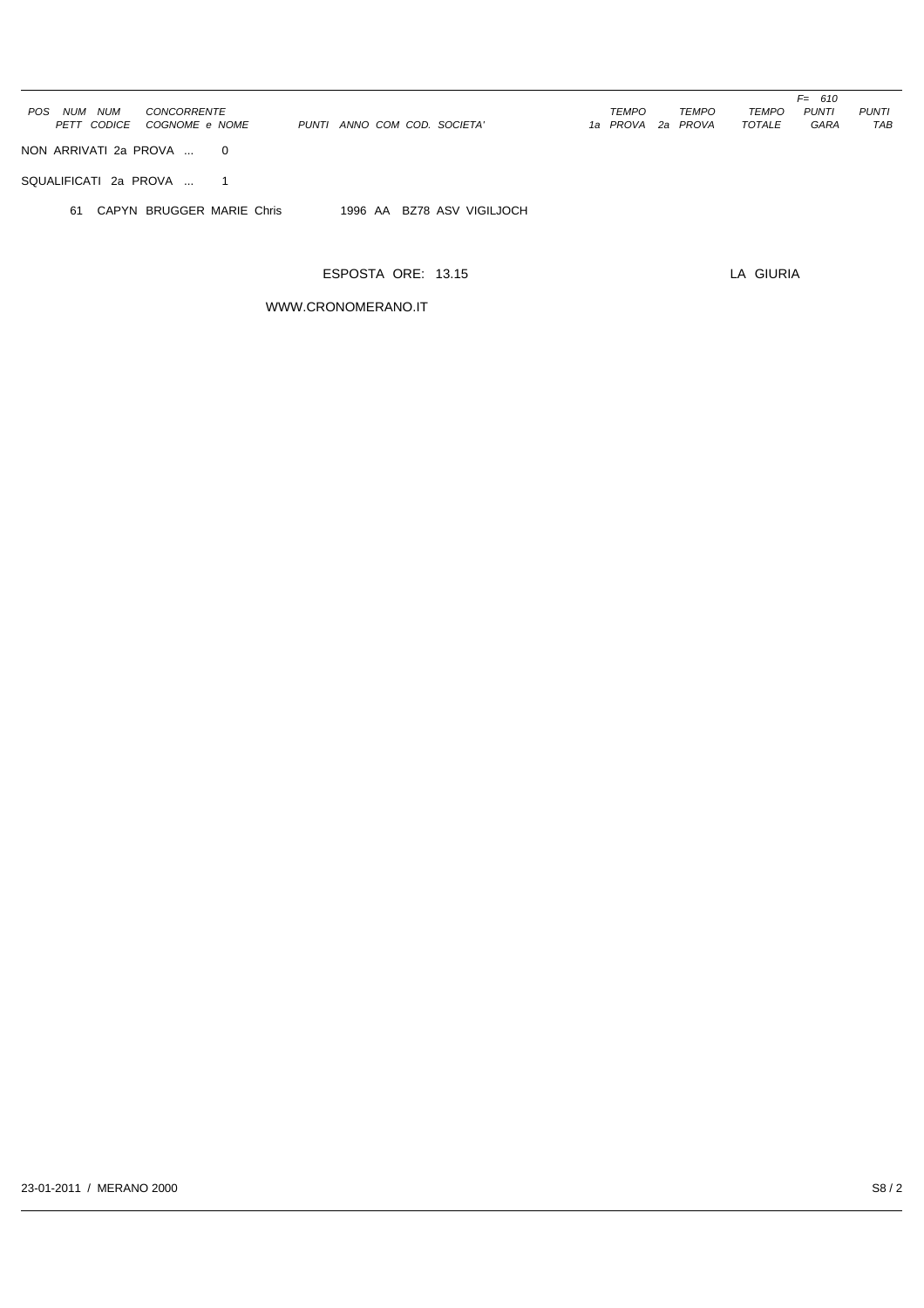# **ASSOCIAZIONE SPORTIVA MERANO Sezione Sci Alpino** Via Monte Tessa 14/c 39012 Merano (BZ)



tel/fax: 0473-442442 www.asmerano.it

P.IVA: 00761570217 IBAN: IT08 Z058 5658 5900 4057 0123 739



r

### **RAIFFEISEN GRAND PRIX 2011 SLALOM SPECIALE** CLASSIFICA UFFICIALE



| Codex: A_MEA055 Cod.FISI:                                   | $RI_CHI(R2)$             | $Gr.Soc = Y$ P.FISI=Y                       | $P_{\cdot}$ Reg $_{\cdot}$ =N |
|-------------------------------------------------------------|--------------------------|---------------------------------------------|-------------------------------|
| RAIFFEISEN GRAND PRIX 2011<br>SOC. ORGANIZZATRICI AS MERANO |                          | GARA CAL. FED. O REG. N°<br>CODICE SOCIETA' | EA055<br><b>BZ59</b>          |
| LOCALITA' MERANO 2000                                       |                          | <b>DATA</b>                                 | 1/2011<br>23/                 |
| <b>GIURIA</b>                                               |                          | CARATTERISTICHE TECNICHE                    |                               |
| GIUDICE ARBITRO                                             | MATTIUZ G.               | 3V12T NOME PISTA                            | <b>STEIHLANG</b>              |
| GIUDICE PARTENZA                                            | THEINER F.               | WAM53 PARTENZA                              | 1888 m                        |
| DIRETTORE DI GARA                                           | FUSCO L.                 | XXXXX ARRIVO                                | 1765 m                        |
|                                                             |                          | <b>DISLIVELLO</b>                           | $123 \text{ m}$               |
|                                                             |                          | N° OMOLOGAZIONE NAZ.                        | 04/016/AA/A                   |
|                                                             |                          |                                             | 04/016/AA/A                   |
| <b>TRACCIATORE</b>                                          | ZAMPEDRIF.               | DUROGATI A.                                 |                               |
| APRIPISTA<br>- A -                                          | BAMPIA.                  | - A - BAMPIA.                               |                               |
|                                                             | - B - VOLANTE L.         | - B - VOLANTE L.                            |                               |
| NUMERO DI PORTE                                             | 41 38                    | -38<br>41                                   |                               |
| ORA DI PARTENZA                                             | 10.00                    | 12.00                                       |                               |
| TEMPO: BELLO                                                | NEVE:<br><b>COMPATTA</b> | TEMPERATURA P: -8°C                         | -2°C<br>A:                    |

| <b>TEMPO</b><br><b>NUM</b><br>NUM<br><b>CODICE</b><br>COGNOME e NOME<br>ANNO COM COD. SOCIETA'<br>1a PROVA<br>PROVA<br><b>TOTALE</b><br>GARA<br><b>PETT</b><br>2a<br>PUNTI<br><b>ALLIEVI - MASCHILE</b><br>A01NX ZUECH Dominik<br>BZ55 ASV TSCHERMS<br>84<br>42.68<br>41.89<br>1'24.57<br>0.00<br>1996 AA<br>SACHSALBER Jannik<br><b>BZ30 ASV BURGEIS</b><br>1'28.34<br>27.19<br>83<br>CAX9P<br>1996 AA<br>44.81<br>43.53<br>2<br><b>ZOESCHG Patrick</b><br>41.55<br>3<br>88<br>A00Y5<br>1996 AA<br>BZ43 AWSV St.PANKRAZ<br>46.19<br>44.14<br>1'30.33<br><b>ORTLER Hannes</b><br><b>FAECT</b><br>BZ30 ASV BURGEIS<br>44.46<br>1'31.36<br>48.98<br>80<br>1996 AA<br>46.90<br>4<br><b>FLARER Maximilian</b><br>BZF8 SC MERAN-RAIKA MERAN<br>47.14<br>1'31.58<br>50.56<br>90<br>903LA<br>1996 AA<br>44.44<br>5<br><b>TOLARDO Samuel</b><br><b>BZ30 ASV BURGEIS</b><br>DA6TJ<br>1997 AA<br>47.27<br>45.84<br>1'33.11<br>6<br>81<br><b>PLATTER Filip</b><br><b>BZJJ ATZV VINSCHGAU</b><br>1'33.64<br>DA6TF<br>1997 AA<br>49.15<br>44.49<br>79<br><b>GUNSCH Janik</b><br><b>BZ30 ASV BURGEIS</b><br>46.24<br>1'33.83<br>FAFA0<br>1997 AA<br>47.59<br>8<br>89<br>LAZZERI Luca<br>DAD <sub>58</sub><br>BZF8 SC MERAN-RAIKA MERAN<br>48.21<br>46.33<br>1'34.54<br>9<br>92<br>1997<br>AA<br><b>BZG8 ASC ORTLER</b><br><b>REINSTADLER Jonas</b><br>1'34.88<br>95<br>9040X<br>1997 AA<br>49.12<br>45.76<br>10<br><b>EGGER Christian</b><br>BZ78 ASV VIGILJOCH<br>A01NW<br>48.67<br>46.28<br>1'34.95<br>74.87<br>11<br>93<br>1996<br>AA<br>DA6TH<br>FABI Sebastian<br><b>BZ30 ASV BURGEIS</b><br>1'35.86<br>12<br>73<br>1997<br>49.13<br>46.73<br>AA<br><b>OSTI Davide</b><br>BZ55 ASV TSCHERMS<br>13<br>1996 AA<br>47.66<br>1'36.56<br>97<br>A01A1<br>48.90<br>86.48<br><b>BZJJ ATZV VINSCHGAU</b><br>1'36.59<br>14<br>77<br>EA011<br><b>PRANTL Patrick</b><br>1997 AA<br>51.24<br>45.35<br>ALBER Roland<br>BZF8 SC MERAN-RAIKA MERAN<br>1'36.96<br>15<br>75<br>DAXH9<br>1997 AA<br>49.82<br>47.14<br><b>GUFLER Markus</b><br>BZ72 ASC PASSEIER<br>1'39.63<br>16<br><b>CAETY</b><br>1997 AA<br>50.49<br>49.14<br>72<br><b>HOFER Patrick</b><br>17<br>HAE3D<br>BZF8 SC MERAN-RAIKA MERAN<br>1'39.81<br>94<br>1996 AA<br>50.90<br>109.93 |            |  |                    |  |  |  |              |              |  | $F = 610$    |              |
|----------------------------------------------------------------------------------------------------------------------------------------------------------------------------------------------------------------------------------------------------------------------------------------------------------------------------------------------------------------------------------------------------------------------------------------------------------------------------------------------------------------------------------------------------------------------------------------------------------------------------------------------------------------------------------------------------------------------------------------------------------------------------------------------------------------------------------------------------------------------------------------------------------------------------------------------------------------------------------------------------------------------------------------------------------------------------------------------------------------------------------------------------------------------------------------------------------------------------------------------------------------------------------------------------------------------------------------------------------------------------------------------------------------------------------------------------------------------------------------------------------------------------------------------------------------------------------------------------------------------------------------------------------------------------------------------------------------------------------------------------------------------------------------------------------------------------------------------------------------------------------------------------------------------------------------------------------------------------------------------------------------------------------------------------------------------------------------------------------------------------------------------------------------------------------------------------------------------------|------------|--|--------------------|--|--|--|--------------|--------------|--|--------------|--------------|
|                                                                                                                                                                                                                                                                                                                                                                                                                                                                                                                                                                                                                                                                                                                                                                                                                                                                                                                                                                                                                                                                                                                                                                                                                                                                                                                                                                                                                                                                                                                                                                                                                                                                                                                                                                                                                                                                                                                                                                                                                                                                                                                                                                                                                            | <b>POS</b> |  | <b>CONCORRENTE</b> |  |  |  | <b>TEMPO</b> | <b>TEMPO</b> |  | <b>PUNTI</b> | <b>PUNTI</b> |
|                                                                                                                                                                                                                                                                                                                                                                                                                                                                                                                                                                                                                                                                                                                                                                                                                                                                                                                                                                                                                                                                                                                                                                                                                                                                                                                                                                                                                                                                                                                                                                                                                                                                                                                                                                                                                                                                                                                                                                                                                                                                                                                                                                                                                            |            |  |                    |  |  |  |              |              |  |              | TAB          |
|                                                                                                                                                                                                                                                                                                                                                                                                                                                                                                                                                                                                                                                                                                                                                                                                                                                                                                                                                                                                                                                                                                                                                                                                                                                                                                                                                                                                                                                                                                                                                                                                                                                                                                                                                                                                                                                                                                                                                                                                                                                                                                                                                                                                                            |            |  |                    |  |  |  |              |              |  |              |              |
|                                                                                                                                                                                                                                                                                                                                                                                                                                                                                                                                                                                                                                                                                                                                                                                                                                                                                                                                                                                                                                                                                                                                                                                                                                                                                                                                                                                                                                                                                                                                                                                                                                                                                                                                                                                                                                                                                                                                                                                                                                                                                                                                                                                                                            |            |  |                    |  |  |  |              |              |  |              | 100          |
|                                                                                                                                                                                                                                                                                                                                                                                                                                                                                                                                                                                                                                                                                                                                                                                                                                                                                                                                                                                                                                                                                                                                                                                                                                                                                                                                                                                                                                                                                                                                                                                                                                                                                                                                                                                                                                                                                                                                                                                                                                                                                                                                                                                                                            |            |  |                    |  |  |  |              |              |  |              | 80           |
|                                                                                                                                                                                                                                                                                                                                                                                                                                                                                                                                                                                                                                                                                                                                                                                                                                                                                                                                                                                                                                                                                                                                                                                                                                                                                                                                                                                                                                                                                                                                                                                                                                                                                                                                                                                                                                                                                                                                                                                                                                                                                                                                                                                                                            |            |  |                    |  |  |  |              |              |  |              | 60           |
|                                                                                                                                                                                                                                                                                                                                                                                                                                                                                                                                                                                                                                                                                                                                                                                                                                                                                                                                                                                                                                                                                                                                                                                                                                                                                                                                                                                                                                                                                                                                                                                                                                                                                                                                                                                                                                                                                                                                                                                                                                                                                                                                                                                                                            |            |  |                    |  |  |  |              |              |  |              | 50           |
|                                                                                                                                                                                                                                                                                                                                                                                                                                                                                                                                                                                                                                                                                                                                                                                                                                                                                                                                                                                                                                                                                                                                                                                                                                                                                                                                                                                                                                                                                                                                                                                                                                                                                                                                                                                                                                                                                                                                                                                                                                                                                                                                                                                                                            |            |  |                    |  |  |  |              |              |  |              | 45           |
|                                                                                                                                                                                                                                                                                                                                                                                                                                                                                                                                                                                                                                                                                                                                                                                                                                                                                                                                                                                                                                                                                                                                                                                                                                                                                                                                                                                                                                                                                                                                                                                                                                                                                                                                                                                                                                                                                                                                                                                                                                                                                                                                                                                                                            |            |  |                    |  |  |  |              |              |  |              | 40           |
|                                                                                                                                                                                                                                                                                                                                                                                                                                                                                                                                                                                                                                                                                                                                                                                                                                                                                                                                                                                                                                                                                                                                                                                                                                                                                                                                                                                                                                                                                                                                                                                                                                                                                                                                                                                                                                                                                                                                                                                                                                                                                                                                                                                                                            |            |  |                    |  |  |  |              |              |  |              | 36           |
|                                                                                                                                                                                                                                                                                                                                                                                                                                                                                                                                                                                                                                                                                                                                                                                                                                                                                                                                                                                                                                                                                                                                                                                                                                                                                                                                                                                                                                                                                                                                                                                                                                                                                                                                                                                                                                                                                                                                                                                                                                                                                                                                                                                                                            |            |  |                    |  |  |  |              |              |  |              | 32           |
|                                                                                                                                                                                                                                                                                                                                                                                                                                                                                                                                                                                                                                                                                                                                                                                                                                                                                                                                                                                                                                                                                                                                                                                                                                                                                                                                                                                                                                                                                                                                                                                                                                                                                                                                                                                                                                                                                                                                                                                                                                                                                                                                                                                                                            |            |  |                    |  |  |  |              |              |  |              | 29           |
|                                                                                                                                                                                                                                                                                                                                                                                                                                                                                                                                                                                                                                                                                                                                                                                                                                                                                                                                                                                                                                                                                                                                                                                                                                                                                                                                                                                                                                                                                                                                                                                                                                                                                                                                                                                                                                                                                                                                                                                                                                                                                                                                                                                                                            |            |  |                    |  |  |  |              |              |  |              | 26           |
|                                                                                                                                                                                                                                                                                                                                                                                                                                                                                                                                                                                                                                                                                                                                                                                                                                                                                                                                                                                                                                                                                                                                                                                                                                                                                                                                                                                                                                                                                                                                                                                                                                                                                                                                                                                                                                                                                                                                                                                                                                                                                                                                                                                                                            |            |  |                    |  |  |  |              |              |  |              | 24           |
|                                                                                                                                                                                                                                                                                                                                                                                                                                                                                                                                                                                                                                                                                                                                                                                                                                                                                                                                                                                                                                                                                                                                                                                                                                                                                                                                                                                                                                                                                                                                                                                                                                                                                                                                                                                                                                                                                                                                                                                                                                                                                                                                                                                                                            |            |  |                    |  |  |  |              |              |  |              | 22           |
|                                                                                                                                                                                                                                                                                                                                                                                                                                                                                                                                                                                                                                                                                                                                                                                                                                                                                                                                                                                                                                                                                                                                                                                                                                                                                                                                                                                                                                                                                                                                                                                                                                                                                                                                                                                                                                                                                                                                                                                                                                                                                                                                                                                                                            |            |  |                    |  |  |  |              |              |  |              | 20           |
|                                                                                                                                                                                                                                                                                                                                                                                                                                                                                                                                                                                                                                                                                                                                                                                                                                                                                                                                                                                                                                                                                                                                                                                                                                                                                                                                                                                                                                                                                                                                                                                                                                                                                                                                                                                                                                                                                                                                                                                                                                                                                                                                                                                                                            |            |  |                    |  |  |  |              |              |  |              | 18           |
|                                                                                                                                                                                                                                                                                                                                                                                                                                                                                                                                                                                                                                                                                                                                                                                                                                                                                                                                                                                                                                                                                                                                                                                                                                                                                                                                                                                                                                                                                                                                                                                                                                                                                                                                                                                                                                                                                                                                                                                                                                                                                                                                                                                                                            |            |  |                    |  |  |  |              |              |  |              | 16           |
|                                                                                                                                                                                                                                                                                                                                                                                                                                                                                                                                                                                                                                                                                                                                                                                                                                                                                                                                                                                                                                                                                                                                                                                                                                                                                                                                                                                                                                                                                                                                                                                                                                                                                                                                                                                                                                                                                                                                                                                                                                                                                                                                                                                                                            |            |  |                    |  |  |  |              |              |  |              | 15           |
|                                                                                                                                                                                                                                                                                                                                                                                                                                                                                                                                                                                                                                                                                                                                                                                                                                                                                                                                                                                                                                                                                                                                                                                                                                                                                                                                                                                                                                                                                                                                                                                                                                                                                                                                                                                                                                                                                                                                                                                                                                                                                                                                                                                                                            |            |  |                    |  |  |  |              | 48.91        |  |              | 14           |
| CAX9W ZIERNHELD Michael<br><b>BZ30 ASV BURGEIS</b><br>18<br>1997<br>51.19<br>48.82<br>1'40.01<br>91<br>AA                                                                                                                                                                                                                                                                                                                                                                                                                                                                                                                                                                                                                                                                                                                                                                                                                                                                                                                                                                                                                                                                                                                                                                                                                                                                                                                                                                                                                                                                                                                                                                                                                                                                                                                                                                                                                                                                                                                                                                                                                                                                                                                  |            |  |                    |  |  |  |              |              |  |              | 13           |
| <b>EAMER GRUBER Daniel</b><br>BZ43 AWSV St.PANKRAZ<br>1'41.71<br>19<br>1997<br>53.53<br>48.18<br>96<br>AA                                                                                                                                                                                                                                                                                                                                                                                                                                                                                                                                                                                                                                                                                                                                                                                                                                                                                                                                                                                                                                                                                                                                                                                                                                                                                                                                                                                                                                                                                                                                                                                                                                                                                                                                                                                                                                                                                                                                                                                                                                                                                                                  |            |  |                    |  |  |  |              |              |  |              | 12           |
| GIACOMUZZI Jakob<br><b>BZJD ASV RIFFIAN KUENS</b><br>1'44.96<br>20<br>101<br>FA9HT<br>1997<br>50.56<br>AA<br>54.40                                                                                                                                                                                                                                                                                                                                                                                                                                                                                                                                                                                                                                                                                                                                                                                                                                                                                                                                                                                                                                                                                                                                                                                                                                                                                                                                                                                                                                                                                                                                                                                                                                                                                                                                                                                                                                                                                                                                                                                                                                                                                                         |            |  |                    |  |  |  |              |              |  |              | 11           |